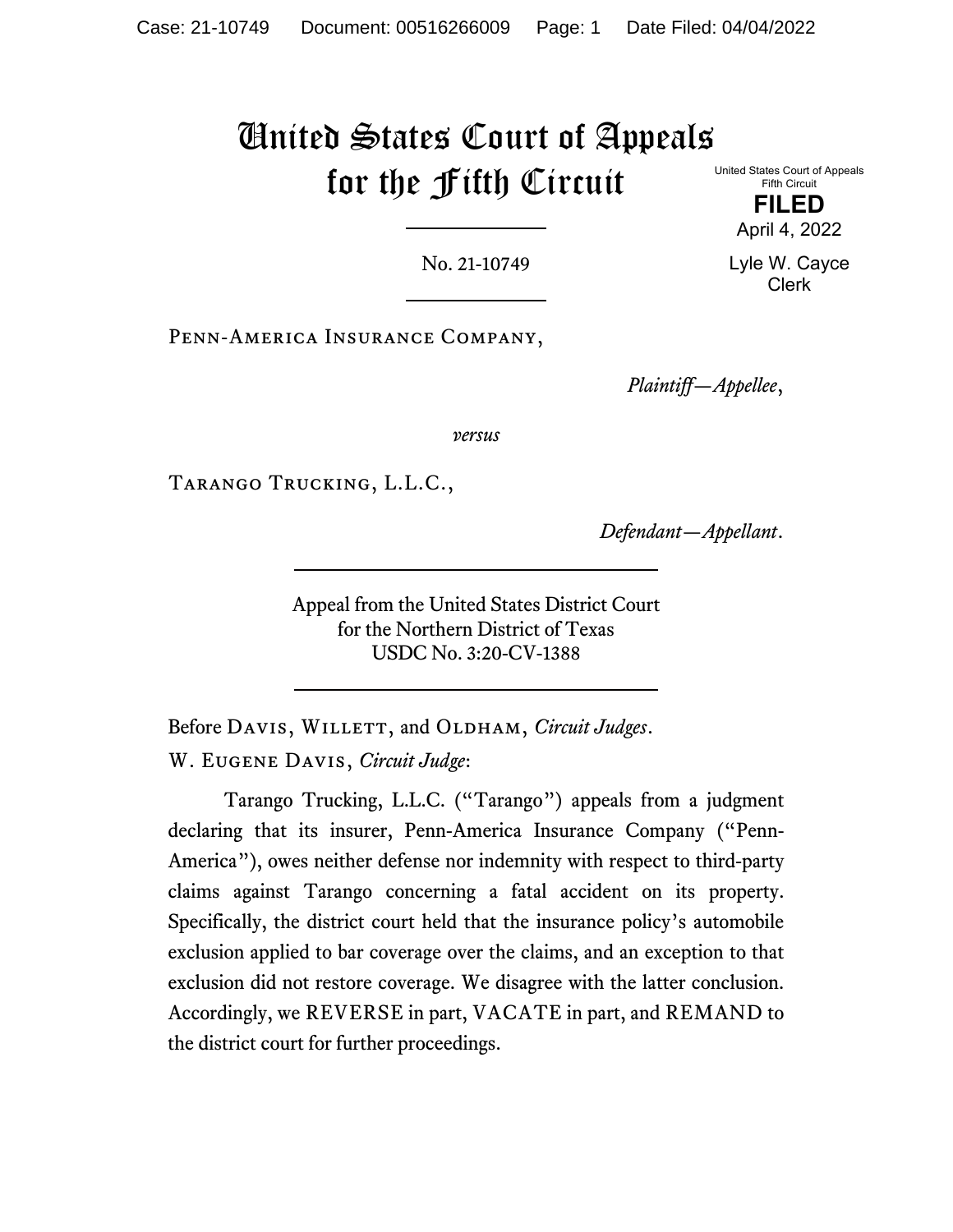## **I.**

This insurance coverage dispute arises from a tragic accident on Tarango's property that resulted in the death of SirMyron Birks-Russell ("Birks-Russell"), a truck driver employed by WS Excavation, LLC ("WS"). Birks-Russell's survivors sued Tarango and WS in Texas state court ("the Underlying Action"). Their second amended petition ("Petition") states in relevant part:

On March 2, 2020, [Birks-Russell] drove the tractor trailer assigned to him by [WS] to Tarango['s] property[ $] \ldots$ . [Birks-Russell] parked his tractor trailer and proceeded to inspect and off-load the heavy equipment. Off-loading the heavy equipment required [Birks-Russell] to operate a hydraulic lift on the trailer after first unhitching the tractor from the trailer.

[Birks-Russell] unhitched the tractor and attempted to operate the hydraulic lift on the trailer. While operating the lift, the tractor's braking system disengaged, causing the tractor to roll back and strike [Birks-Russell], crushing and pinning his body—while still [a]live—beneath the weight of the tractor. Additionally, because the parking lot was maintained at a dangerous slope, the heavy semi-truck and trailer quickly rolled back. Due to the dangerous slope and grade of the trucking lot, the tractor struck the trailer with such force that it forced the trailer backwards into [Birks-Russell's] parked personal vehicle, causing significant property damage to [his] vehicle.

This tragic death occurred because [WS] failed to properly maintain the tractor, its accompanied electronic and

. . . .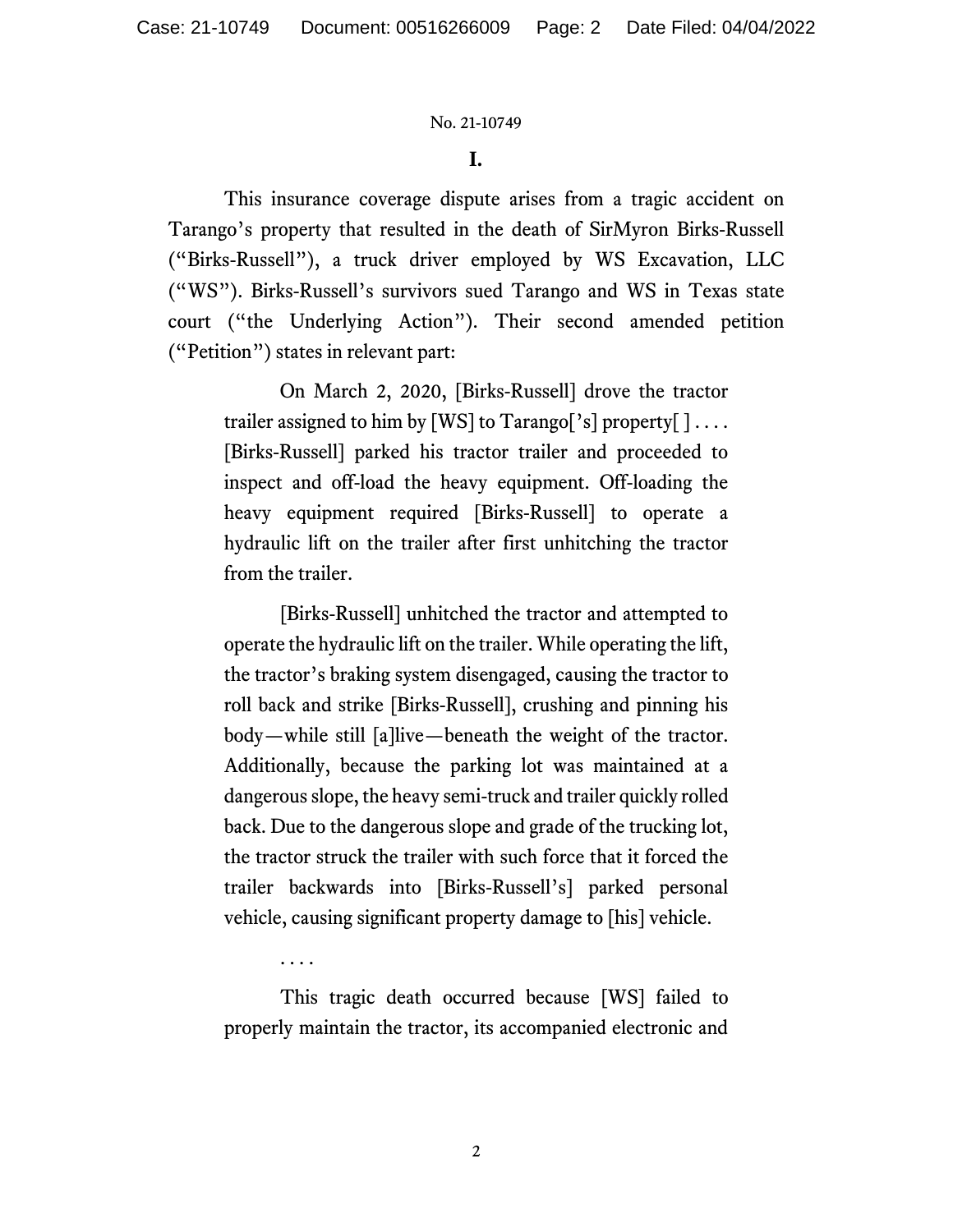braking systems, and/or trailer . . . .

This tragic death also occurred because Tarango . . . failed to maintain a level parking and loading facility, where dozens of trucks are stored, parked, and off-loaded. Failing to maintain a level parking lot, where dangerous and heavy equipment [is] routinely offloaded and parked, posed a serious likelihood that this unlevel parking lot would eventually cause serious injury and/or death. A level parking lot is required by industry standards and guidelines to prevent dangerous and heavy equipment and trucks from rolling back and causing severe injury or death. But, [Tarango] . . . refused to ensure that their parking lot was flat and safe for drivers to unload heavy equipment and park large eighteen-wheeler trucks at their facility . . . .

At the time of the accident, Tarango was insured under a commercial general liability policy issued by Penn-America ("the Policy"). Tarango tendered the claims in the Underlying Action to Penn-America and requested defense. Penn-America defended Tarango but reserved its right to contest coverage.

Penn-America then filed a declaratory judgment action in federal district court where it sought to have its and Tarango's rights concerning the Policy and the Underlying Action determined. Penn-America argued, inter alia, that the allegations in the Petition fell within the Policy's "Auto Exclusion," which negated coverage along with Penn-America's defense and indemnity obligations. Tarango filed an answer and counterclaim seeking a declaration that Penn-America must defend it in the Underlying Action. Tarango asserted that the Auto Exclusion does not apply to the claims in the Petition, but even if it does, the "Parking Exception" to the Auto Exclusion restores coverage.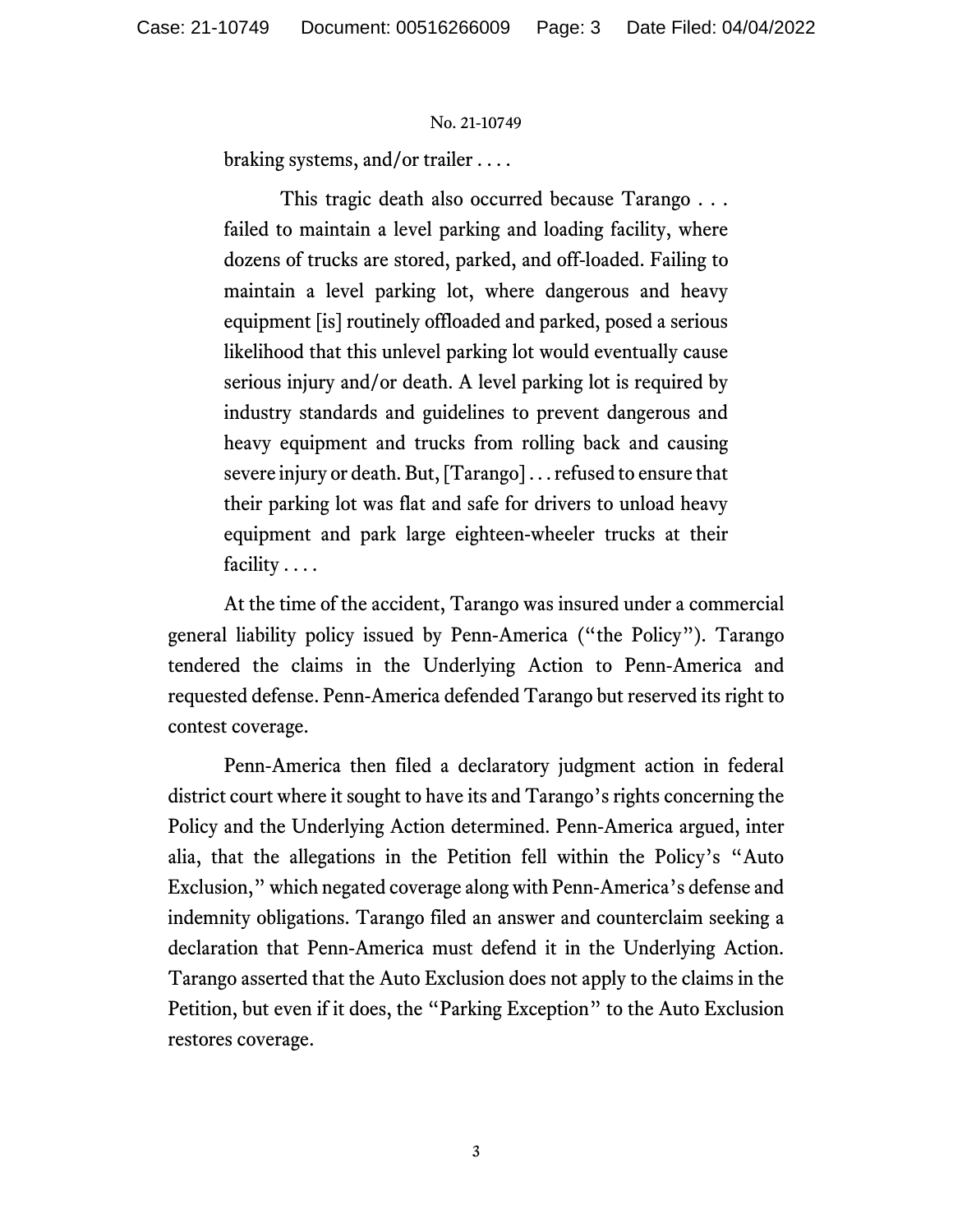The parties filed cross-motions for summary judgment, which were referred to a magistrate judge for a report and recommendation. The magistrate judge issued a written decision that recommended granting Penn-America's motion and denying Tarango's motion. The district court accepted the recommendation over Tarango's objection and entered a judgment declaring that Penn-America has no duty to defend or indemnify Tarango in the Underlying Action.

Tarango timely appealed.

# **II.**

"We review a district court's judgment on cross motions for summary judgment de novo, addressing each party's motion independently, viewing the evidence and inferences in the light most favorable to the nonmoving party."<sup>[1](#page-3-0)</sup> Summary judgment is proper "if the movant shows that there is no genuine dispute as to any material fact and the movant is entitled to judgment as a matter of law."[2](#page-3-1)

## **III.**

Texas law governs the insurance issues in this diversity case.<sup>[3](#page-3-2)</sup>

## **A.**

The Policy contains both a duty to defend and a duty to indemnify.<sup>[4](#page-3-3)</sup>

 $2$  FED. R. CIV. P. 56(a).

<span id="page-3-3"></span><span id="page-3-2"></span><span id="page-3-1"></span><sup>3</sup> *See Primrose Operating Co. v. Nat'l Am. Ins. Co.*, 382 F.3d 546, 552 n.4 (5th Cir. 2004).

We will pay those sums that the Insured becomes legally obligated to pay as damages because of "bodily injury" or "property damage" to which this insurance applies. We will have the right and duty to defend the

<span id="page-3-0"></span><sup>1</sup> *Rossi v. Precision Drilling Oilfield Servs. Corp. Emp. Benefits Plan*, 704 F.3d 362, 365 (5th Cir. 2013) (citations and quotations omitted).

<sup>4</sup> The Policy states: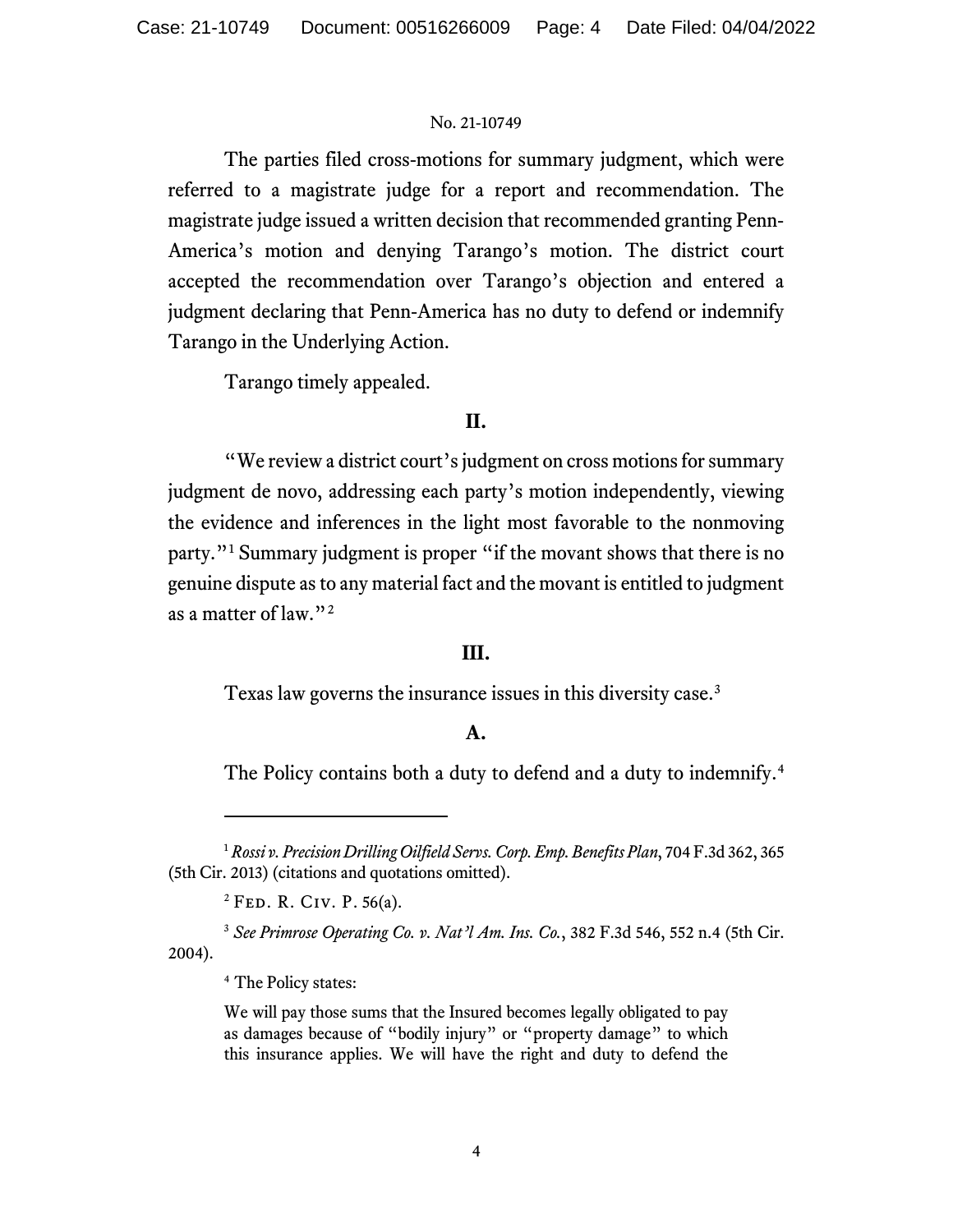"These duties are independent, and the existence of one does not necessarily depend on the existence or proof of the other."[5](#page-4-0) "This Court reviews whether an insurer has a duty to defend its insured in an underlying suit as a *de novo* question of law."[6](#page-4-1)

The insured bears the initial burden of establishing that the insurer has a duty to defend.[7](#page-4-2) "Under the eight-corners or complaint-allegation rule, an insurer's duty to defend is determined by the third-party plaintiff's pleadings, considered in light of the policy provisions, without regard to the truth or falsity of those allegations."[8](#page-4-3) If the petition or complaint alleges at least one cause of action potentially within the policy's coverage, then the insurer is obligated to defend the insured.[9](#page-4-4) This rule is applied liberally, with any doubts resolved in favor of the insured.<sup>[10](#page-4-5)</sup> " $[Cl$ ourts look to the factual allegations showing the origin of the damages claimed, not to the legal theories or conclusions alleged."<sup>[11](#page-4-6)</sup>

If the insured carries its burden, it shifts to the insurer to show "that the plain language of a policy exclusion or limitation allows the insurer to

<sup>7</sup> *Id.* at 528 (citation omitted).

Insured against any "suit" seeking those damages. However, we will have no duty to defend the Insured against any "suit" seeking damages for "bodily injury" or "property damage" to which this insurance does not apply.

<sup>5</sup> *D.R. Horton-Texas, Ltd. v. Markel Int'l Ins. Co.*, 300 S.W.3d 740, 745 (Tex. 2009).

<span id="page-4-1"></span><span id="page-4-0"></span><sup>6</sup> *Northfield Ins. Co. v. Loving Home Care, Inc.*, 363 F.3d 523, 527 (5th Cir. 2004) (citation omitted) (applying Texas law).

<span id="page-4-4"></span><span id="page-4-3"></span><span id="page-4-2"></span><sup>8</sup> *GuideOne Elite Ins. Co. v. Fielder Rd. Baptist Church*, 197 S.W.3d 305, 308 (Tex. 2006) (citations omitted).

<sup>9</sup> *Northfield*, 363 F.3d at 528.

<sup>10</sup> *Primrose Operating Co.*, 382 F.3d at 552 (citation omitted).

<span id="page-4-6"></span><span id="page-4-5"></span><sup>11</sup> *Ewing Constr. Co. v. Amerisure Ins. Co.*, 420 S.W.3d 30, 33 (Tex. 2014) (citation omitted).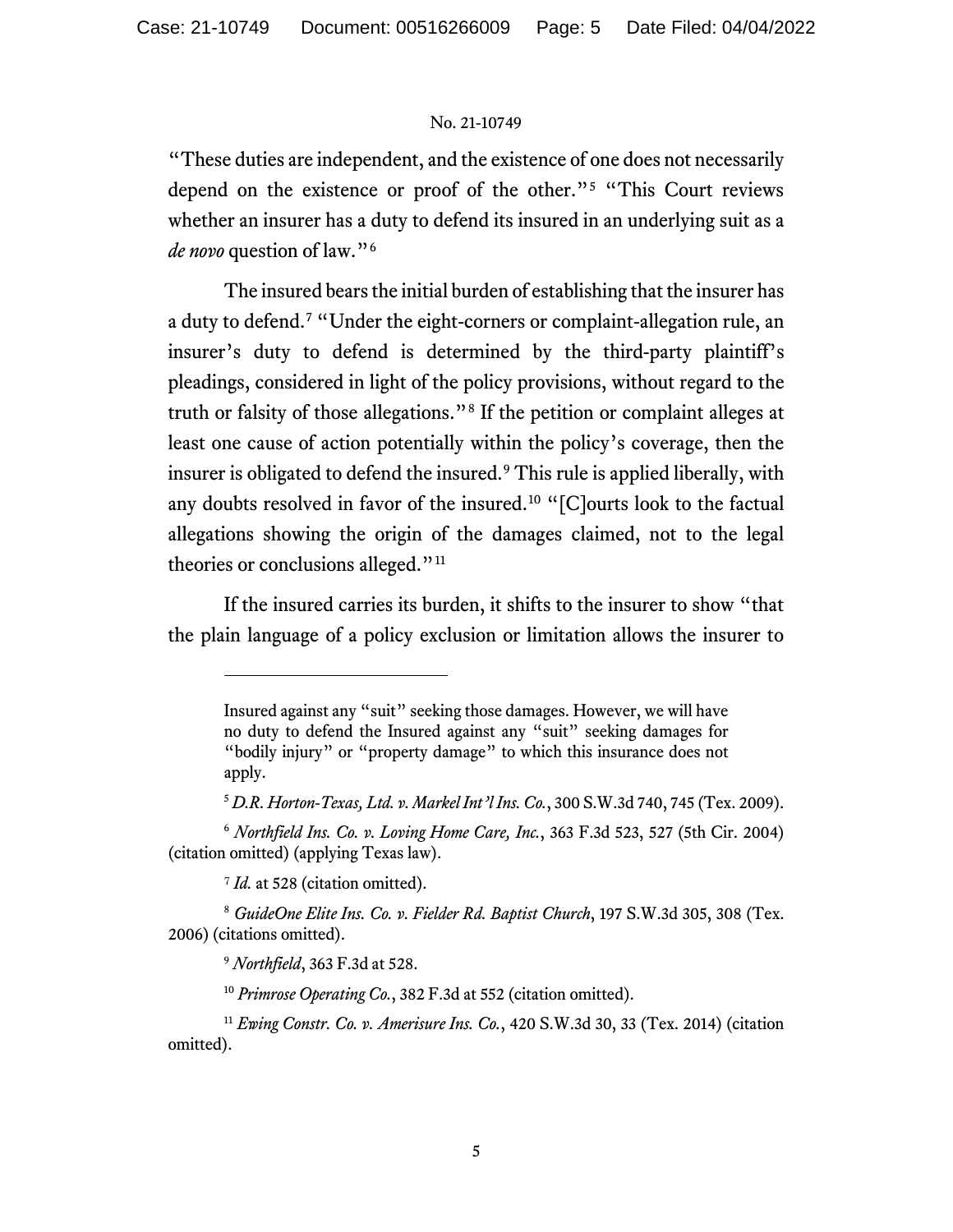avoid coverage of *all* claims, also within the confines of the eight corners rule."[12](#page-5-0) When interpreting a policy exclusion, any doubts regarding the duty to defend are resolved in favor of the insured.[13](#page-5-1) If an exclusion is subject to more than one reasonable construction, we adopt the interpretation urged by the insured as long as it is not unreasonable and even if the insurer's interpretation "appears to be more reasonable or a more accurate reflection of the parties' intent."<sup>[14](#page-5-2)</sup>

If the insurer proves that an exclusion applies, the insured must show that an exception to the exclusion reinstates coverage. [15](#page-5-3) An exception to an exclusion is interpreted broadly in favor of coverage, "[b]ut that principle does not mean we should distort the exception in order to find coverage where none exists."<sup>[16](#page-5-4)</sup>

## **B.**

The Policy generally obligates Penn-America to defend Tarango against any "suit" seeking damages for "bodily injury" or "property damages" caused by an "occurrence." Penn-America concedes that the Underlying Action satisfies these requirements. Consequently, Penn-America must show that the plain language of an exclusion avoids coverage of all claims, within the confines of the eight corners rule. Penn-America argues that the Policy's Auto Exclusion satisfies this burden.

The Auto Exclusion is contained in an endorsement to the Policy and

<sup>&</sup>lt;sup>12</sup> *Northfield*, 363 F.3d at 528 (emphasis in original) (citations omitted).

<span id="page-5-1"></span><span id="page-5-0"></span><sup>13</sup> *State Farm Lloyds v. Richards*, 966 F.3d 389, 393 (5th Cir. 2020) (citation omitted) (applying Texas law).

<span id="page-5-4"></span><span id="page-5-3"></span><span id="page-5-2"></span><sup>14</sup> *Gilbert Tex. Constr., L.P. v. Underwriters at Lloyd's London*, 327 S.W.3d 118, 133 (Tex. 2010) (citation and quotations omitted).

<sup>15</sup> *Id.* at 124.

<sup>16</sup> *Id.* at 134–35 (citation omitted).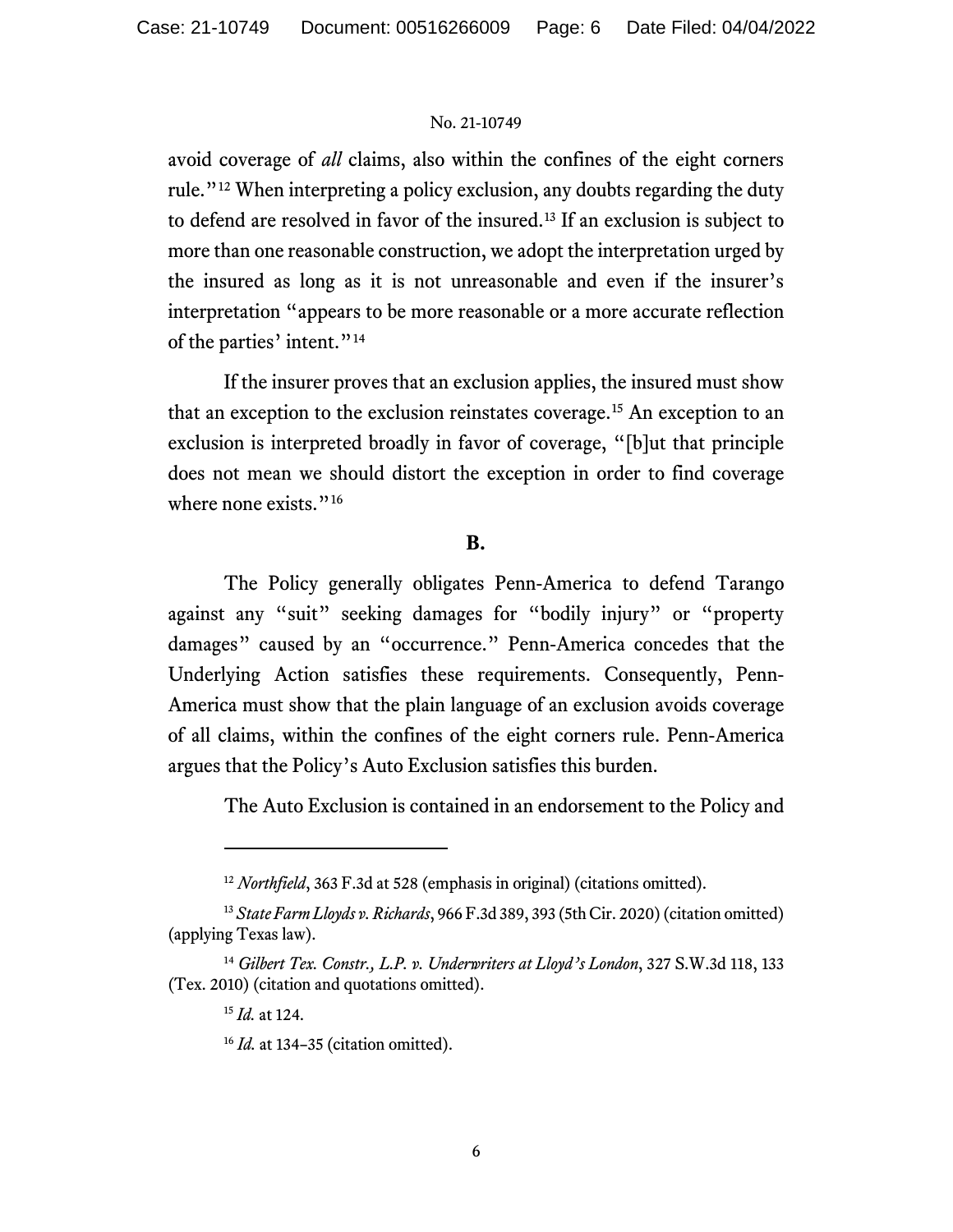states in part:

This insurance does not apply to:

"Bodily injury" or "property damage" arising out of the ownership, maintenance or use by any person or entrustment to others, of any aircraft, "auto", or watercraft.

. . . Use includes operation and "loading or unloading".

Four exceptions appear immediately beneath the Auto Exclusion. They state:

This exclusion does not apply to:

(1) A watercraft while ashore on premises you own or rent,

(2) A watercraft you do not own that is;

(a) Less than 26 feet long; and

(b) Not being used to carry persons or property for a charge

(3) *Parking an "auto" on, or on the ways next to, premises you own or rent provided the "auto" is not owned by or rented or loaned to you or the insured*;

(4) "Bodily injury" or "property damage" arising out of the operation of any the equipment listed in paragraph f.(2) or f.(3) of the definition of "mobile equipment".

(emphasis added). The third exception is the "Parking Exception."

Penn-America contends that Birks-Russell's injury and death "ar[ose] out of" the "use" or "maintenance" of the tractor trailer; therefore, the Auto Exclusion precludes coverage of the Underlying Action. Tarango offers several reasons why the Auto Exclusion does not apply to one or more claims in the Petition. Tarango further asserts that even if the Auto Exclusion applies, the Parking Exception also applies and restores coverage.

As explained below, we agree with Tarango's alternative argument that the Parking Exception restores coverage over at least one of the claims in the Petition. Therefore, we pretermit discussion of whether the Auto Exclusion applies. We assume without deciding that it does and turn our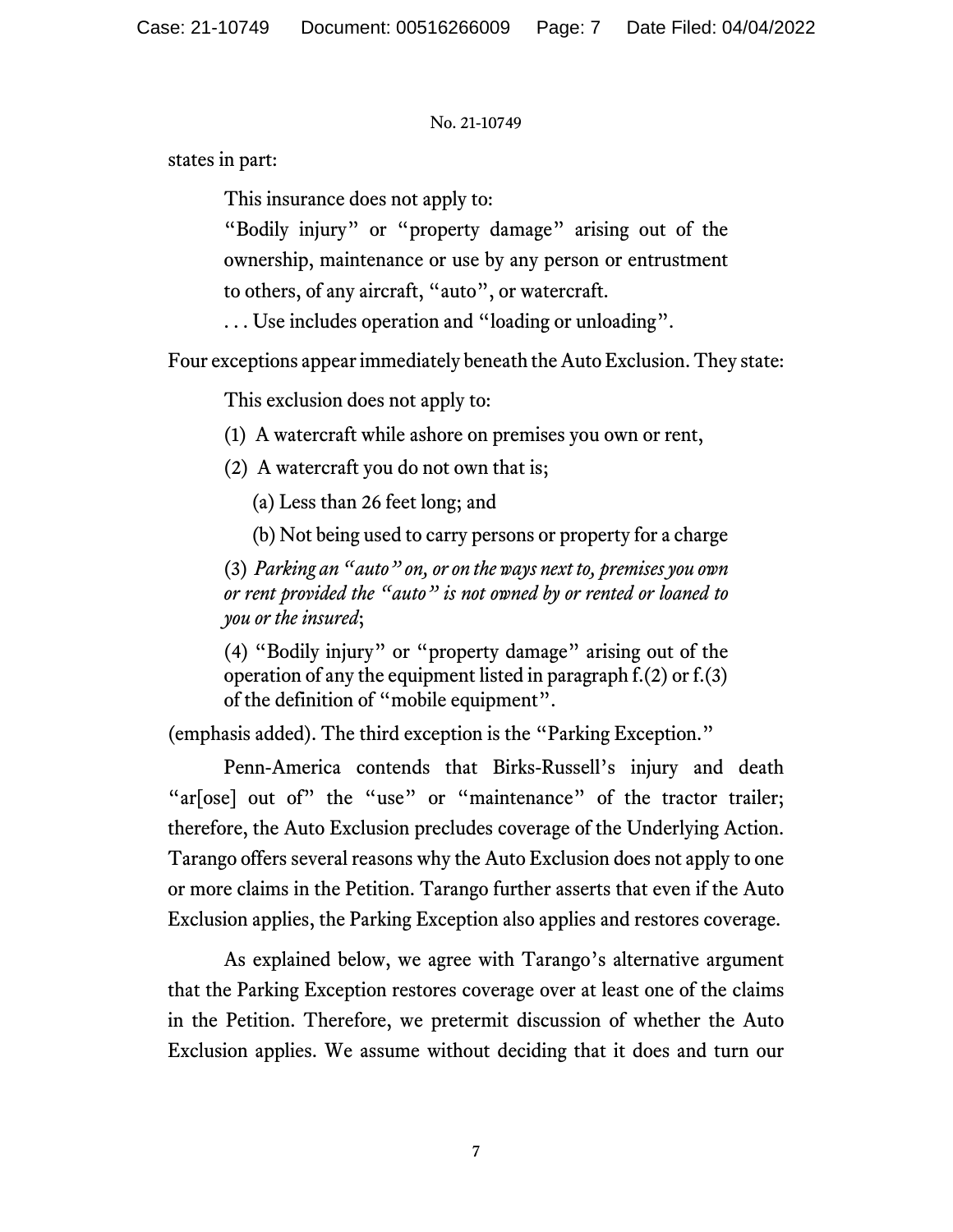attention to the Parking Exception.

# **C.**

As mentioned, the burden is on the insured, Tarango, to prove that the Parking Exception restores coverage.[17](#page-7-0) However, we must "interpret an exception to an exclusion broadly in favor of coverage," although we cannot "distort the exception in order to find coverage where none exists."<sup>[18](#page-7-1)</sup>

The district court interpreted the Parking Exception as reinstating coverage over injuries and property damage that occur during the act of parking, not after a vehicle is parked. It concluded the Parking Exception did not apply because Birks-Russell was not injured while parking an auto. "Rather, the tractor rolled back and struck him when he was unloading the trailer," which occurred after he had parked and unhitched the tractor from the trailer.

Tarango, however, contends that the Parking Exception should be interpreted as restoring coverage over bodily injuries that "arise out of" parking—a phrase that is construed broadly to mean "'there is simply a 'causal connection or relation,' . . . that there is but for causation, though not necessarily direct or proximate causation.'"[19](#page-7-2) Tarango argues that the Petition's allegations that "[Birks-Russell] parked his tractor trailer," and "the tractor's braking system disengaged, causing the tractor to roll back and strike [Birks-Russell]," and Tarango "fail[ed] to maintain a level parking lot" are claims arising out of parking to which the Parking Exception applies.

<sup>17</sup> *Id.* at 124.

<sup>18</sup> *Id.* at 134–35.

<span id="page-7-2"></span><span id="page-7-1"></span><span id="page-7-0"></span><sup>19</sup> *Mid-Continent Cas. Co. v. Global Enercom Mgmt., Inc.*, 323 S.W.3d 151, 156 (Tex. 2010) (quoting *Utica Nat'l Ins. Co. of Tex. v. Am. Indem. Co.*, 141 S.W.3d 198, 203 (Tex. 2004)) (interpreting "arise out of" in a commercial general liability policy's automobile exclusion).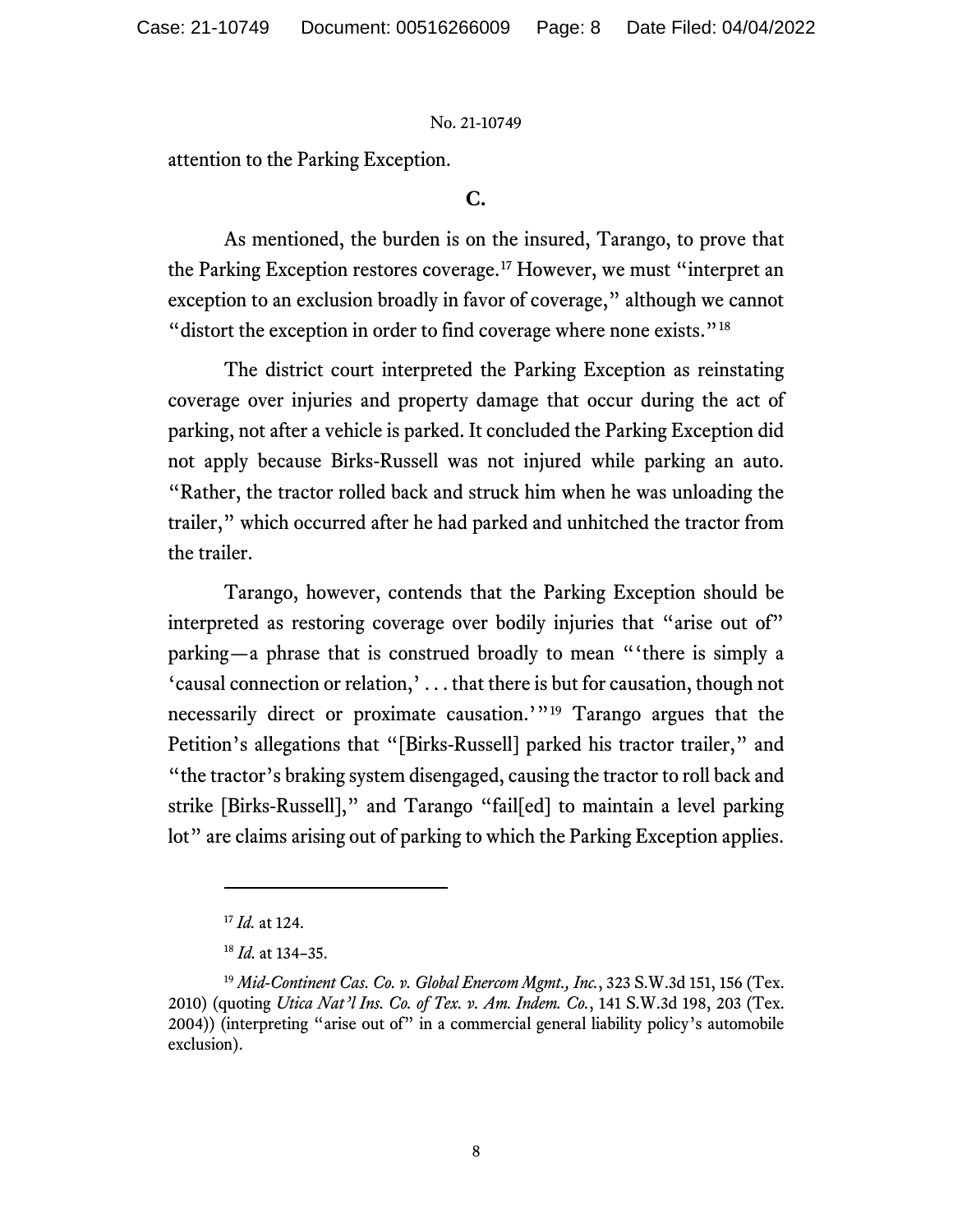Penn-America disagrees and points out that the Parking Exception does not contain the phrase "arise out of"; it merely states that the Auto Exclusion "does not apply to . . . [p]arking." In Penn-America's view, then, the exception does not apply to "parked" autos, "after parking," to injuries "arising out of parking," or if the injured person had "previously engaged in the act of parking."

The Parking Exception cannot be read in isolation.<sup>[20](#page-8-0)</sup> It does not simply "apply to  $\dots$  [p]arking"—as Penn-America would have it—because the Policy does not cover "parking."[21](#page-8-1) The Policy covers "bodily injury" and "property damage." The Auto Exclusion excludes from coverage "'[b]odily injury' or 'property damage' arising out of the . . . ownership, maintenance or use . . . of any . . . 'auto.'" The four exceptions therefore reinstate coverage over certain bodily injuries and property damage that would otherwise be excluded by the Auto Exclusion, notwithstanding the fact that three of the exceptions—including the Parking Exception—do not expressly mention bodily injury or property damage.

Furthermore, the Parking Exception necessarily must be understood as containing some causal language that links "'bodily injury' or 'property damage'" with "parking." Because the Parking Exception is an exception to the Auto Exclusion, it is reasonable to interpret it as employing the same, "arising-out-of" nexus as the Auto Exclusion. And, because this interpretation is reasonable and favors coverage, we adopt it even if a narrower interpretation might also be reasonable.<sup>[22](#page-8-2)</sup> Thus, we construe the

<span id="page-8-0"></span><sup>20</sup> *See Forbau v. Aetna Life Ins. Co.*, 876 S.W.2d 132, 133–34 (Tex. 1994) (explaining that an insurance contract, like other contracts, should be considered as a whole; no single phrase, sentence, or section should be read in isolation).

<span id="page-8-2"></span><span id="page-8-1"></span><sup>21</sup> *See Gilbert Tex. Constr., L.P.*, 327 S.W.3d at 135 ("[W]e should not distort the exception in order to find coverage where none exists.").

<sup>22</sup> *See id.* at 133.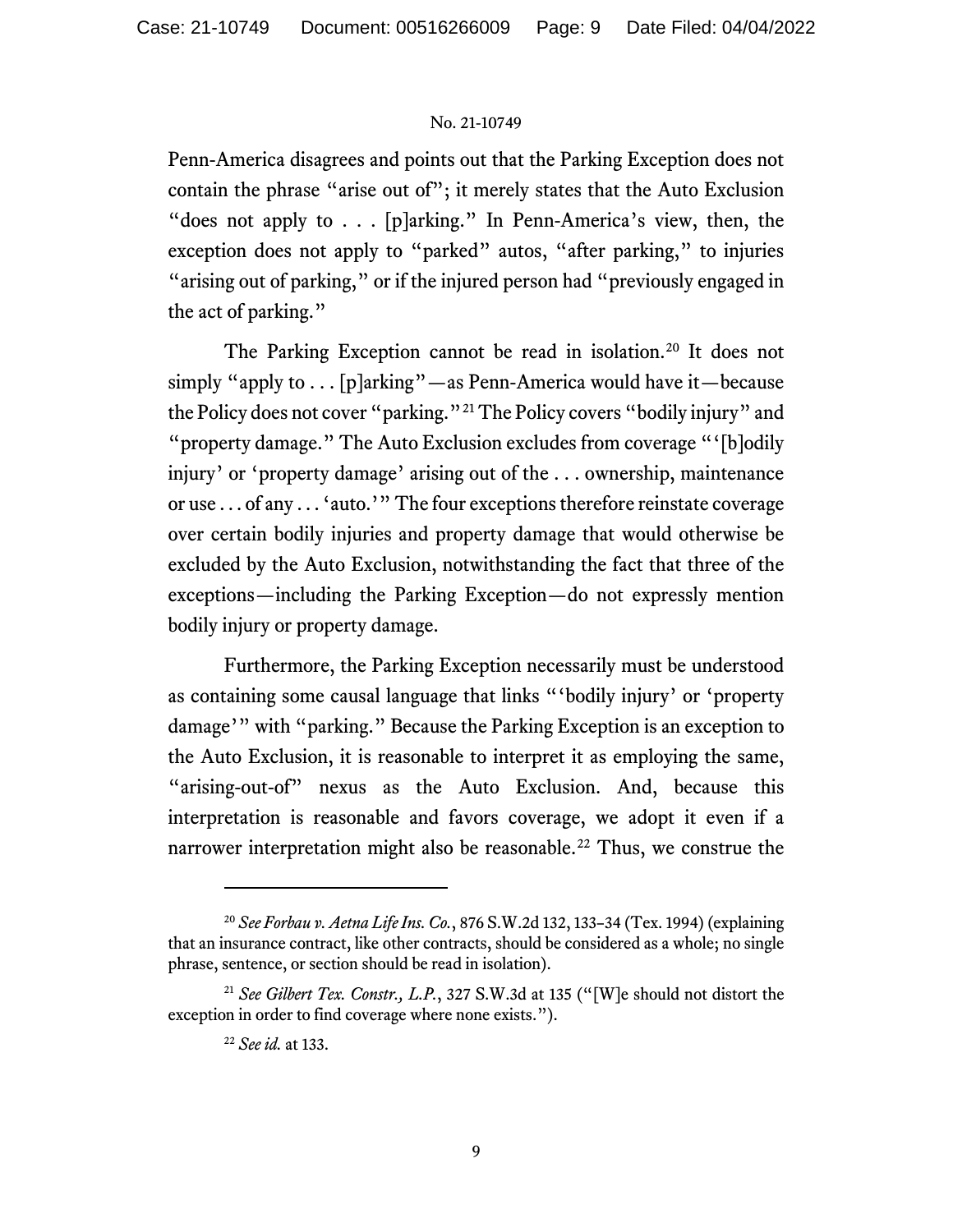Parking Exception as reinstating coverage over bodily injury and property damage that arise out of "[p]arking an 'auto' on . . . premises [Tarango] own[s] or rent[s] provided the 'auto' is not owned by or rented or loaned to" Tarango.

The Petition alleges that Birks-Russell was injured when, after parking the tractor on Tarango's lot and unhitching it from the trailer, the tractor became "unparked" and rolled backwards onto him.<sup>[23](#page-9-0)</sup> The Petition lays part of the blame on Tarango's unlevel parking lot, describing it as so steep that it "posed a serious likelihood that [it] would eventually cause serious injury and/or death." Considering these allegations and bearing in mind that we are to construe an exception in favor of coverage, we conclude that the Petition asserts a claim for "bodily injury" "arising out of" "parking." Therefore, the Parking Exception applies to reinstate coverage.

Penn-America resists this conclusion by asserting that Birks-Russell's injury occurred as he was unloading the tractor trailer. It argues that the Parking Exception cannot encompass the unloading process, because the Auto Exclusion expressly states that "loading or unloading" constitutes an excluded "use" of an auto. In other words, Penn-America believes "unloading" and the Parking Exception are mutually exclusive.

We assume without deciding that Birks-Russell's injury arose out of "unloading" the tractor trailer, triggering the Auto Exclusion's application. Nevertheless, we conclude that where, as here, both the Auto Exclusion and the Parking Exception apply to an injury, the latter trumps the former and

<span id="page-9-0"></span><sup>&</sup>lt;sup>23</sup> Although not binding, we note that the Alabama Supreme Court interpreted a similar parking exception as encompassing both parking and "unparking." *See Generali US Branch v. The Boyd School, Inc.*, 887 So. 2d 212, 218–19 (Ala. 2004); *see also Sears, Roebuck & Co. v. Acceptance Ins. Co.*, 793 N.E.2d 736, 743 (Ill. App. Ct. 2003) (suggesting in dicta that a parking exception would apply to "unparking," but holding that the vehicle was not "unparking" at the time of the collision).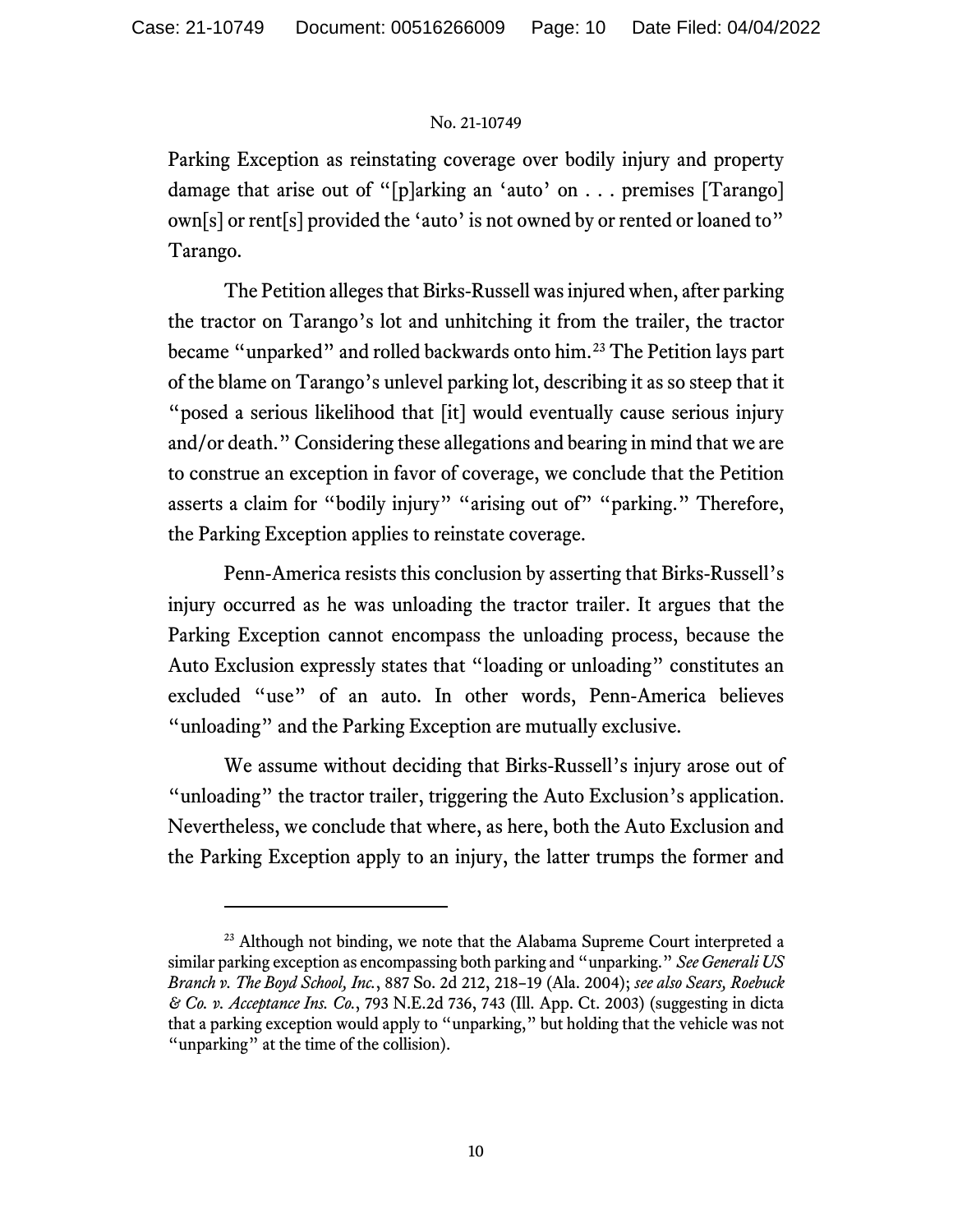reinstates coverage. After all, the function of the Parking Exception is to restore coverage over certain injuries and property damage that would otherwise be excluded by the Auto Exclusion, which presupposes the Auto Exclusion's application in the first place. [24](#page-10-0)

In summary, we agree with Tarango that the Parking Exception applies to bodily injury and property damage that arise out of parking. Because the Petition alleges some claims that arise out of parking and are potentially covered by the Policy, Penn-America must defend Tarango in the Underlying Action.

## **D.**

The district court determined that Penn-America has no duty to indemnify Tarango with respect to the Underlying Action. "[T]he duty to indemnify is triggered not by the allegations in the pleadings but by whether a plaintiff ultimately prevails on a claim covered by the policy."[25](#page-10-1) "Generally, Texas law only considers the duty-to-indemnify question justiciable after the underlying suit is concluded, unless the same reasons that negate the duty to defend likewise negate any possibility the insurer will ever have a duty to indemnify."[26](#page-10-2) Because we hold that Penn-America has a duty to defend Tarango, we also hold that it was premature for the district court to decide the indemnity issue.

<span id="page-10-0"></span> $24$  To the extent Penn-America's position is that our interpretation of the Parking Exception renders superfluous the Policy's stipulation that "unloading" is an excluded "use," we do not agree. Not every injury that arises out of "unloading" will also arise out of "parking." It is easy to imagine, for example, a case where cargo falls on someone during the unloading process and that has nothing whatsoever to do with parking. In that instance, the Auto Exclusion would apply and the Parking Exception would not.

<span id="page-10-2"></span><span id="page-10-1"></span><sup>25</sup> *Don's Bldg. Supply, Inc. v. OneBeacon Ins. Co.*, 267 S.W.3d 20, 31 n.41 (Tex. 2008) (citation omitted).

<sup>&</sup>lt;sup>26</sup> *Northfield*, 363 F.3d at 529 (citation, quotations, and emphasis omitted).